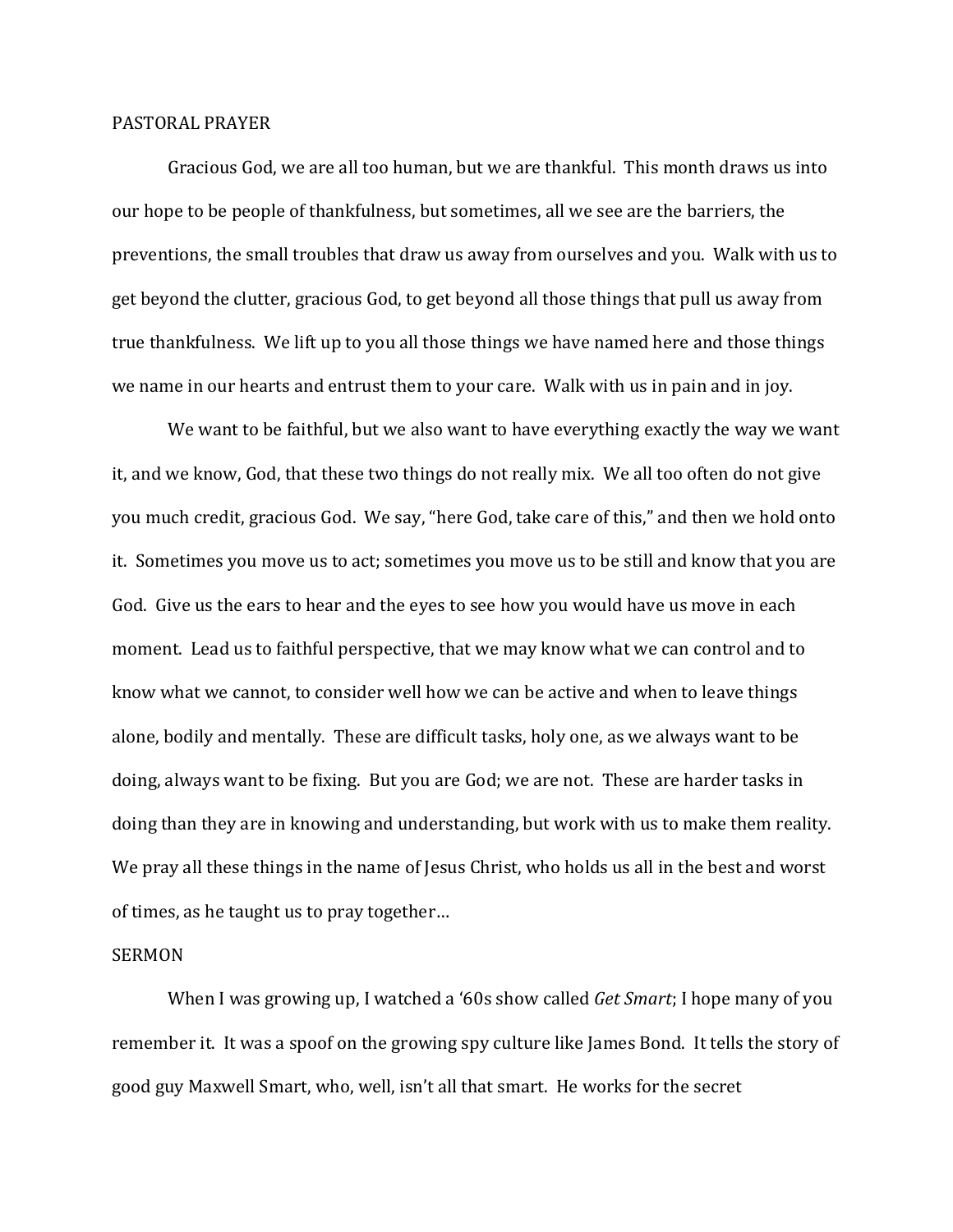government spy organization called "Control," who battles the evil organization bent on world conquest called "Kaos." When I was young, you don't know the art of parody really well; you have to know the original to get the joke. For a long time, I thought that "chaos" was spelled "Kaos" because of those bad guys. However, it taught me at an unconscious level that control is good and chaos is bad. That may not always be true. Life is more accurately placed on a spectrum of chaos and control, but maybe there is much more to those two ideas than we are first led to believe. Maybe control isn't always the most wonderful and possible thing, although it seems to be the most comfortable and most good.

We continue our discussion of thankfulness by talking about a second roadblock to a thankful life. We are so afraid of the future. Why is that? The future is unknown, and we rely upon the world to give us the thankfulness we seek. It can easily become that my ability to be thankful depends on the conditions outside of me. I can only be thankful when I know what's going on and what will happen and I can direct it. I can only be thankful when all is going according to plan and the world is doing what I want it to do. But it doesn't always work that way. And, of course, we feel like we must be in charge of anything in order to think about it positively. We must be in control.

We like control. Control seems to be a good thing because we can know and understand everything that we control. What we control cannot hurt us or go against what we want. That's all nice and happy, but I'm gonna share a little secret. We aren't really in control of…well, just about everything. We have our little corners of the world where we can control our décor, what we get at the grocery store, who we talk to and share our time with, but, in the grand scheme of things, each of us has a small radius of control in a very big world. Those things really mean nothing when we see them in comparison with this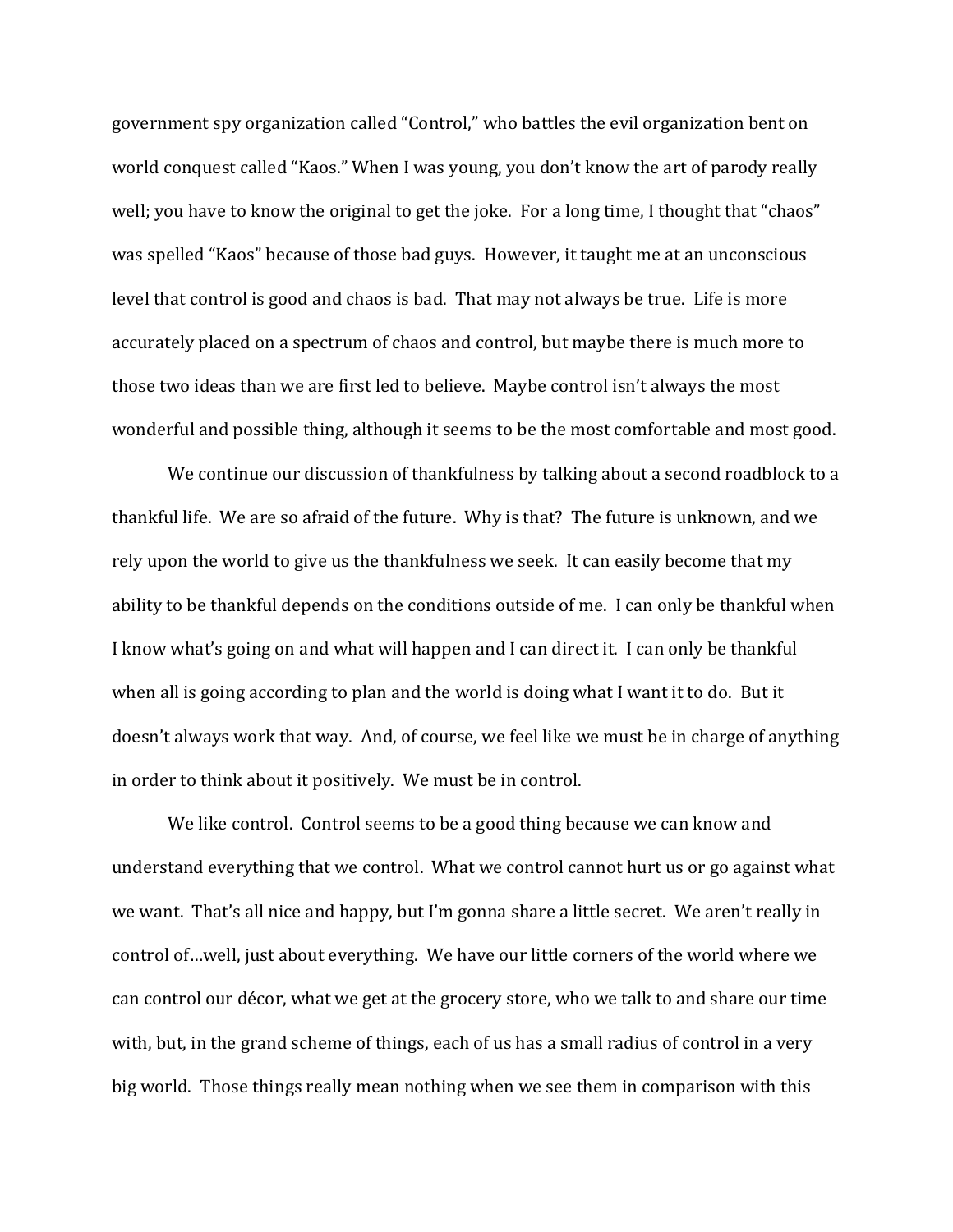world that is difficult and beautiful at the same time. But we want that control. When we really get down to it, control is almost an addiction that has no satisfactory conclusion. We don't really have it; we can't get it, but we keep striving for it. It's a ghost, chasing after the wind. It's not something for the Christian life. Let's look at the problem of control through these two scripture passages. The first passage is from Job, which speaks of humanity's control (or lack thereof). The second is from Luke and explains a bad and good response to our lack of control. We'll then look for some solace from this horrible addiction.

Have you ever tried to read Job straight through? It's complicated; it's far from straightforward. It doesn't have a clean narrative like a book we'd read today. In fact, it's wrapped up in poetic arguments between Job and the so-called friends that sit with him in the midst of his grief and trouble. They talk about God and the world and why it all doesn't make sense. The main thrust of the book is why bad things happen to good people in a world governed by a good God, which is probably one of the oldest questions in the book for people of faith. There is no good answer. It all leads to the ending of the book, an encounter with God in the whirlwind. The ending of Job is really strange, and our first scripture lesson touches upon a few of the things that God spoke to Job and his quarreling companions. It's a long line of questions and wonderings that, well, have no answer, or, at least, no good answer. The bottom line is control. Do we have it? No, we do not. God questions them about all of nature and the world, and oh so poetically. "Where were you when I laid the foundation of the earth?...Have you entered into the springs of the sea, or walked in the recesses of the deep? **ZHave the gates of death been revealed to you**, or have you seen the gates of deep darkness? 
Have you comprehended the expanse of the earth? Declare, if you know all this." I can imagine everyone just standing there and saying,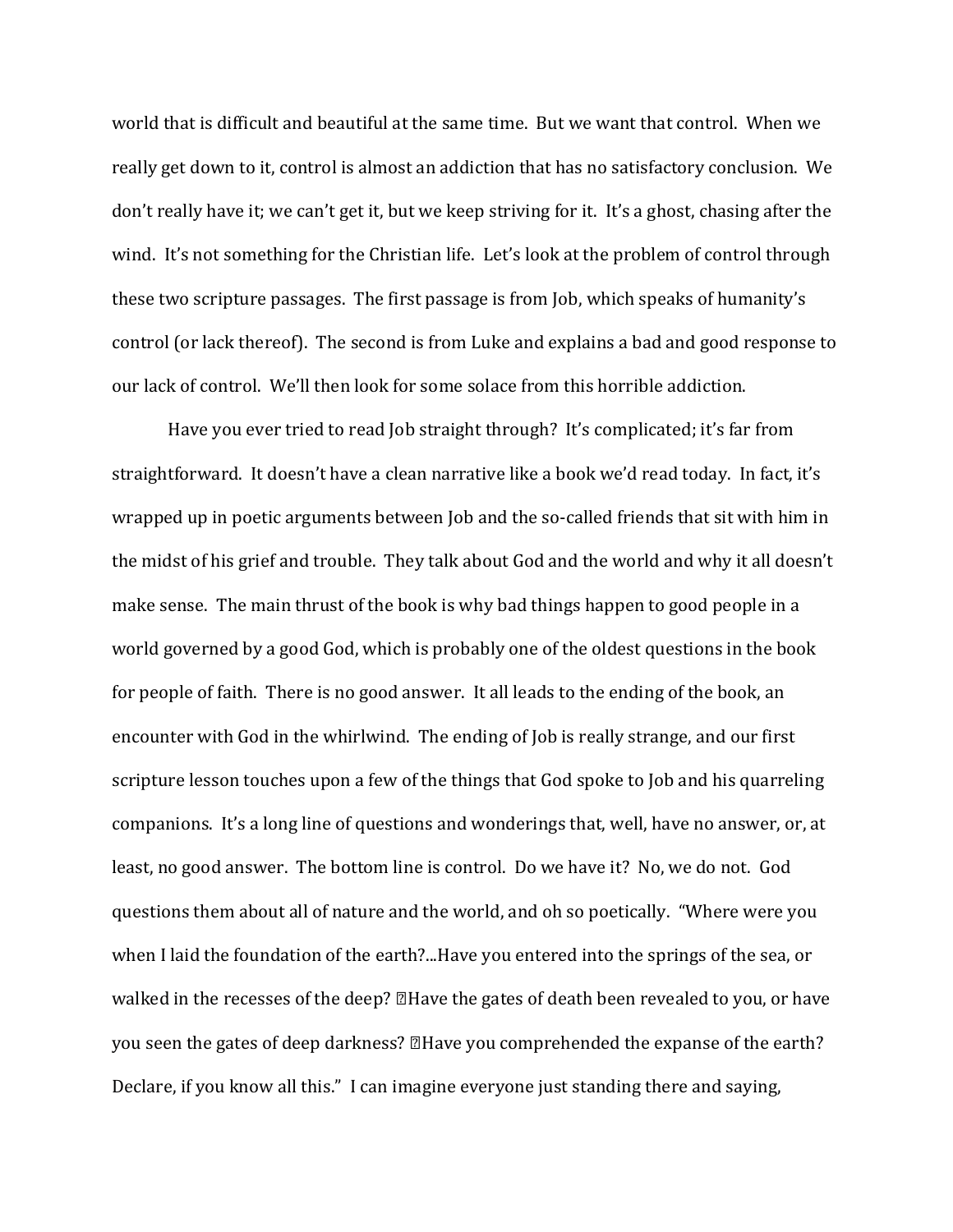"Uhhh…nope. Sorry." There're just no good answers; God's creation is complicated and confusing, but we are obviously not in control of how it moves and works.

Just like the characters in Job, we find ourselves answering the same questions and having no real good answer. We cannot control hurricanes, the stock market, or how the weather will be each and every day. Methodist pastors have to learn this in a special way, as we often have no control over our appointments. We can only control so much, but we are far from humble and unwilling to relinquish control. We're always chasing things beyond our control or preoccupying ourselves with things outside our power. So, we make up that we have control. I get a kick out of those commercials on TV that show fans trying to control their football team's performance just by their little actions and superstitions. For instance, one commercial shows the story of a Broncos fan that seems to figure out that every time the Broncos score, he is downstairs getting food or drinks for his friends. So, he decides he'll take one for the team by staying downstairs so the Broncos can win this one. I've felt tempted help the Bears in bad situations, and then I think about it in the grand scheme of things. I'm sure that by, you know, me changing a jersey or being in the right place at the right time will change the course of a game played by professional athletes. These athletes spend hours, days, weeks working on very precise techniques, teamwork, and timing to move forward in their very technical game plan against a professional opponent that does the same thing every week. It's obvious that my actions will switch the balance. Yeah, I'm sure that'll work, since I'm so integral to the Chicago Bears. Yeah, that was sarcasm. It's more of a foolish attempt to exert some control in a situation where that's not possible. How do we try to exert control in more subtle ways when it's impossible?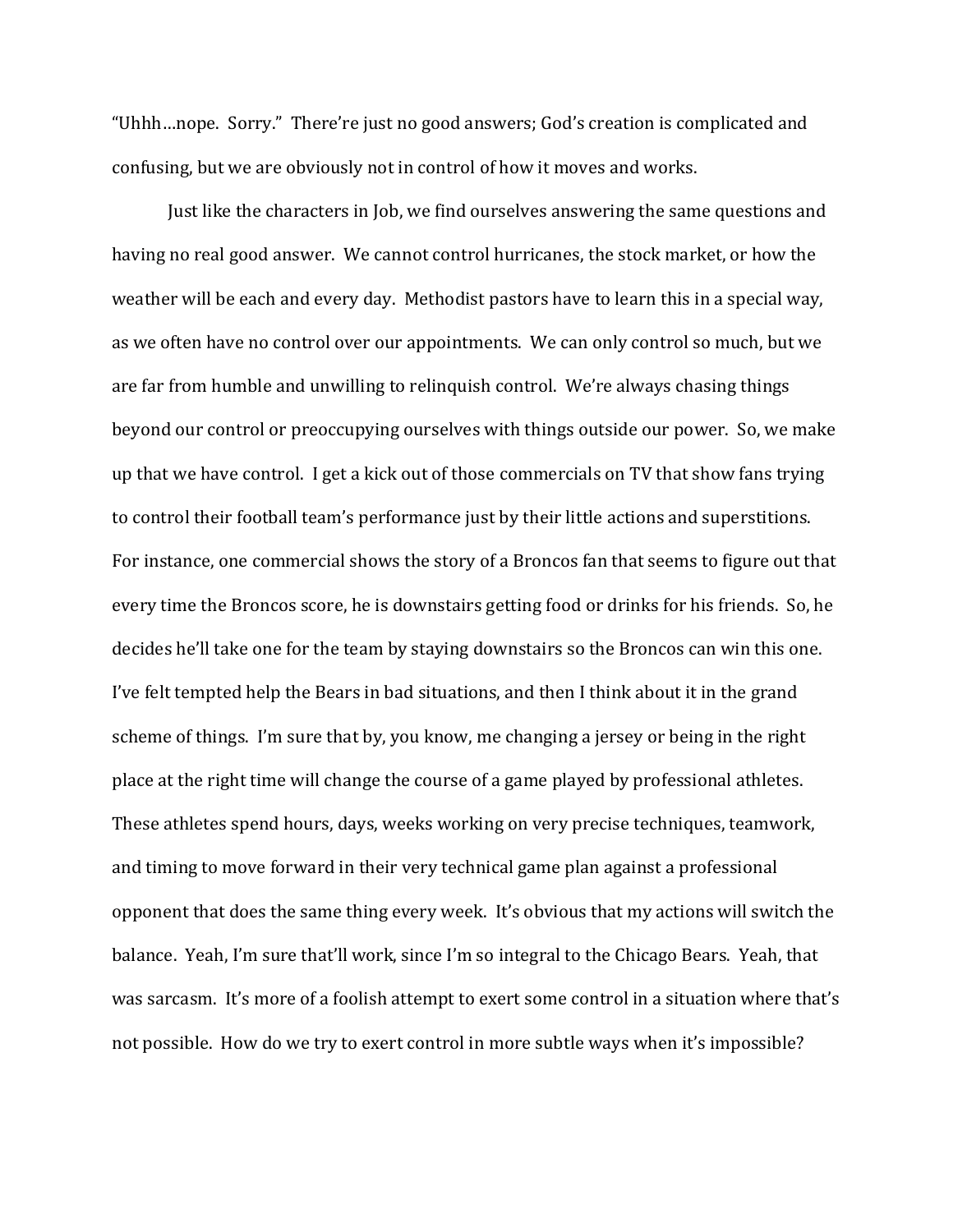We cannot control so much in our lives, much to our dismay. We recognize that, but probably not in the best way. Lack of control this day in age does not amount to peace. We do not rest and trust that all will attend to itself. I thought our second scripture was worth a visit again this week. We'll focus on his first topic: worry. Lack of control manifests itself into worry and anxiety, and we can't control them either! Not only does worry preoccupy our minds, it also preoccupies our bodies. So, I looked up what worry does to us. According to WebMD, ongoing worry has physiological responses of increased heart rate, dizziness, irritability, inability to concentrate, nervous energy, headache, and many more. Over time, the body gets sick easier, and ongoing worry could lead to heart disease and heart attack. This is not wellness and trust. Although we may lie to ourselves or try to push it all down, our bodies are always honest with us and act with what we put on them.

Control is a problem of focusing on the wrong things, and worry is a manifestation of that problem. We often worry about the little things, so much so that we actually create the physical and mental problems. But Jesus brings us back to the real picture. Jesus tells us that we are remembered and cared for. We do not always get what we desire, but we will often realize we have what we need. "Consider the ravens: they neither sow nor reap, they have neither storehouse nor barn, and yet God feeds them. Of how much more value are you than the birds!" The point isn't that we are superior, but that God cares for all God's creation. If God cares for the ravens, who can win the Super Bowl, God will care for us too. Worrying tries to short circuit things by putting back into our hands what does not belong there, as we often worry about things that are not in our power. We are chasing the things that really don't matter. When we heed and really seek to live into Jesus' words, we find that worry gets us nowhere, and we see something more important about the world.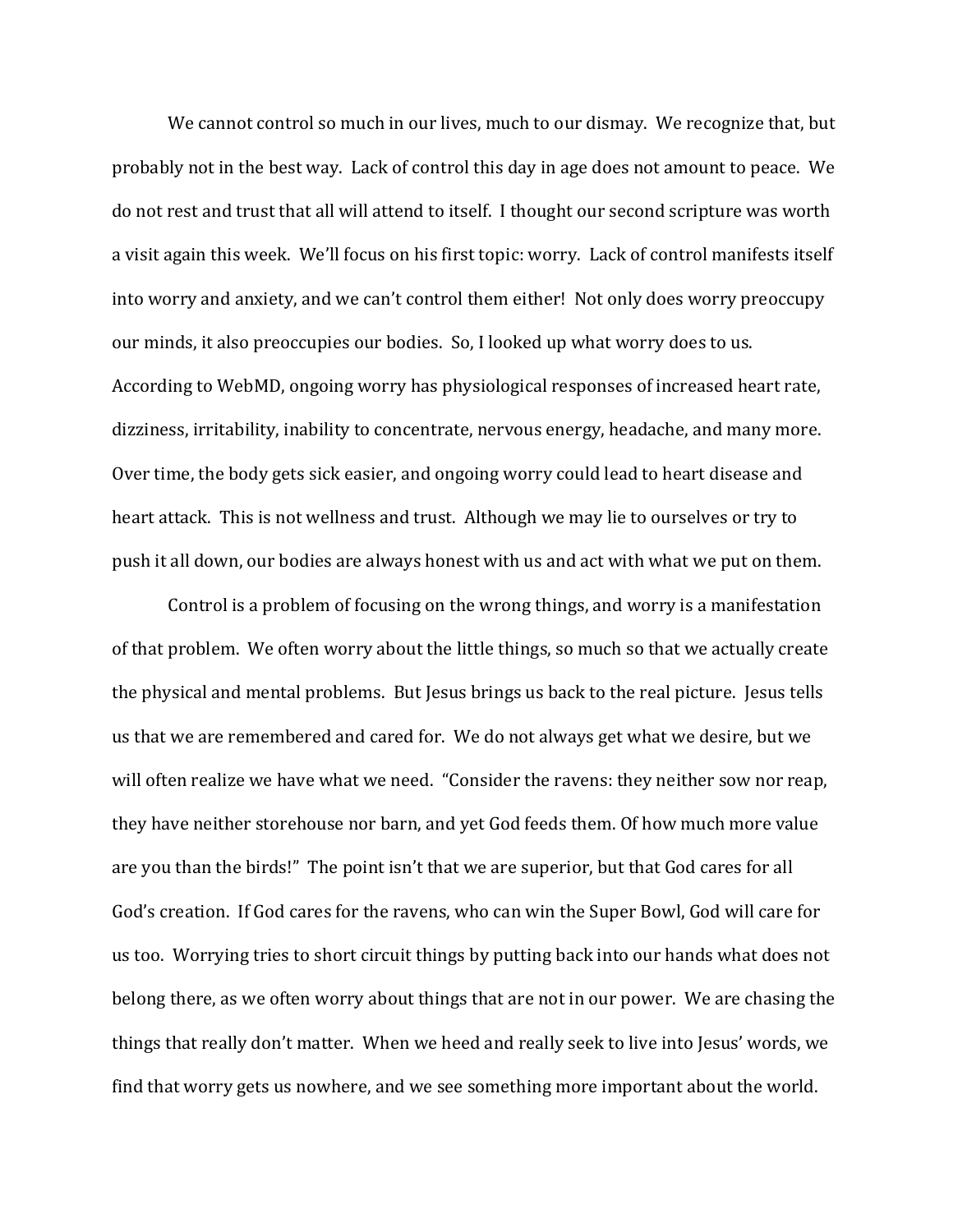The answer is not that we will always be comfortable. The answer is not that we have no concerns. We do not get everything we pray for; we are not always carefree and without burden. All of those are too simplistic for this world we live in. Few get what they deserve or desire. The rain falls on the righteous and the unrighteous. Instead, the answer is that God is watching over us, and we will never be alone. So, how do we live? It's hard; believe me. We all suffer from control and worry. But there's a helpful prayer called the Serenity Prayer, attributed to Reinhold Niebuhr, that may have become cliché but nevertheless has great wisdom. "God, grant me the serenity to accept the things I cannot change, the courage to change the things I can, and wisdom to know the difference." The bottom line here is perspective. Like we talked about last week, we need perspective. Jesus calls this striving for the Kingdom of God instead. When we put ourselves in the grand perspective of things, we can see where God calls us to be active agents and where there are things we just need to leave up to God. When we talk about control, it's often about us. We have this human need to have things be exactly so, and when they aren't we are cranky. But that's not the way of God. When we're tuned into God and looking at the world with good perspective that understands who we are and who we are called to be, all these things just fall into line. We will know what we can do, what we can't do, what we can work on, and we can let go of the rest. Worry will not be our guide but God will be. Much easier said than done, but that's where life abundant and thankfulness begin.

Control and worry are empty, more treasures we find are really bankrupt. We cannot control so much in this world. Lack of control manifests itself as worry and anxiety, which only bring burden and pain on our bodies. The world is a confusing place, and we will not have it all right all the time, but the crises we fear are usually imagined, not reality.